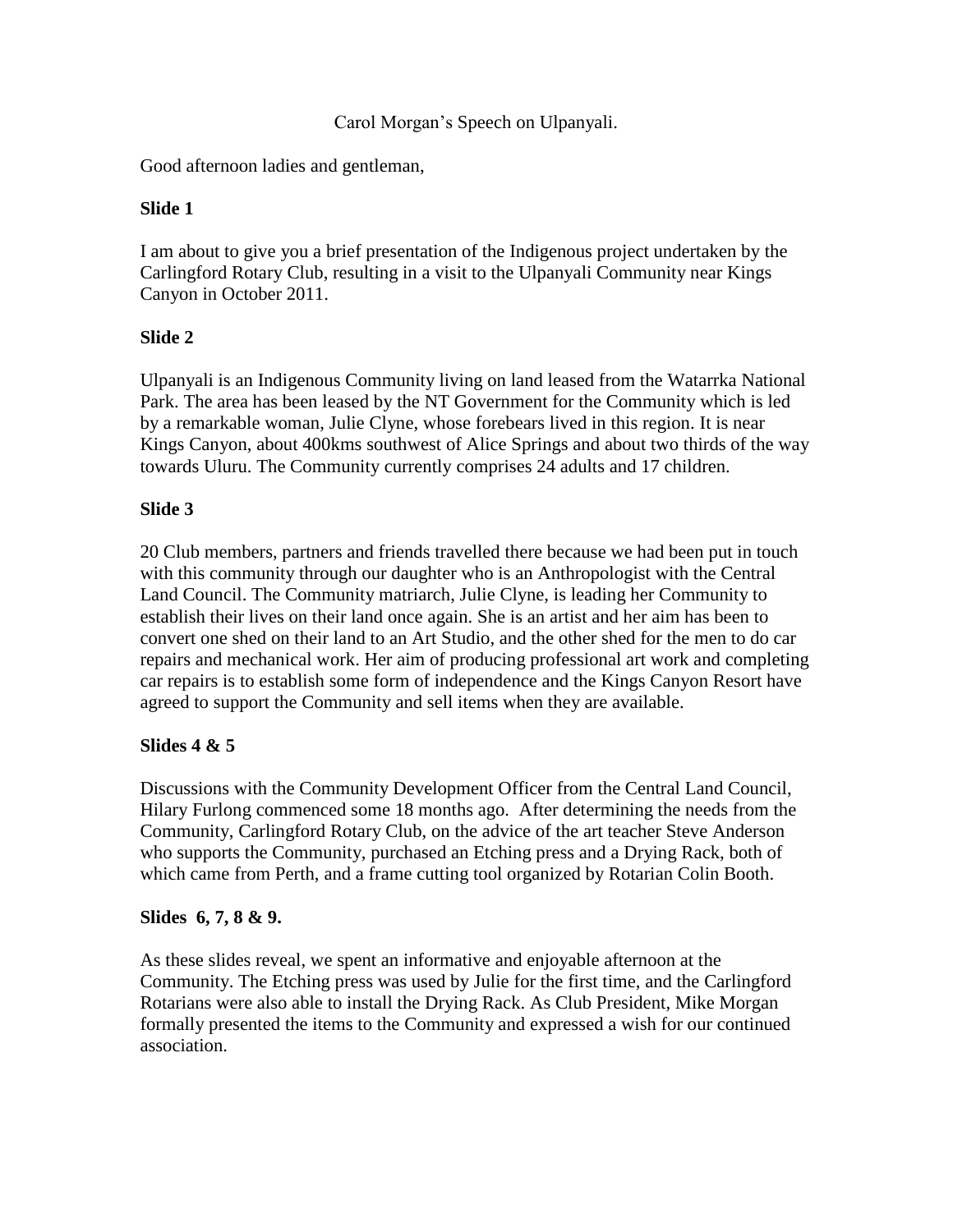#### **Slides 10, 11, 12 & 13.**

We then moved to the Men's Shed where a 3 tonne Trolley Jack, which was purchased through Repco in Alice Springs, was assembled by the Rotarians. Assorted tools purchased from Bunnings at North Parramatta were also presented.

An interesting learning experience for all of us was the apparent lack of men, other than Brendan. It was a time for 'Men's Business', and although they knew we were coming, their cultural requirements take priority and they were elsewhere. It reminded all of us of the need to understand and respect the very strong cultural ties that still exist with Indigenous Communities in Central and many other parts of Australia.

#### **Slides 14, 15, 16 and 17.**

The enjoyment of the afternoon is very apparent in these slides because the children played around us, the women also decided to cook Kangaroo tail on their fire to show us how it is done, and generally, as was pointed out to us by Hilary and Steve, our visit was a major step in bridging the gap between black and white communities, and fostering understanding and trust, in this case with Ulpanyali. Another interesting experience for all of us was to hear the Community members speak in their local Laritja language. For Julie, English is her fourth language as she speaks Pitjatjanjarra, Arunta as well as Laritja and English. Most of the children did not speak English with us but can understand as we saw at their school a few days later.

The total cost of all items purchased by the Club was \$6,200.

#### **Slides 18, 19 and 20.**

2 days later we visited the nearby school at Lilla where the Ulpanyali and other children attend, and provided donated items of school equipment for the children. The Principal, Neville, is a retired teacher who returned to Watarrka school at the request of the community and reopened the school at his own expense, providing educational instruction with his wife and supported by their school community in Tasmania. Finally, with the attendance at around 18 students, the NT government opened the school again and Neville is developing resources and contacts which our Rotarian Colin Booth hopes to foster through his school of Murray Farm Primary.

## **Slides 21, 22, 23, 24 and 25.**

The whole venture was an overwhelming success. Visiting Ulpanyali fostered friendly interaction with those community members present. Because we were providing items that Julie had requested, our visit was seen as non-threatening and we were welcomed and spent a happy and enjoyable time in the company of the Community. Both Steve and Hilary saw it as an important bridge-building achievement between the 2 Communities.